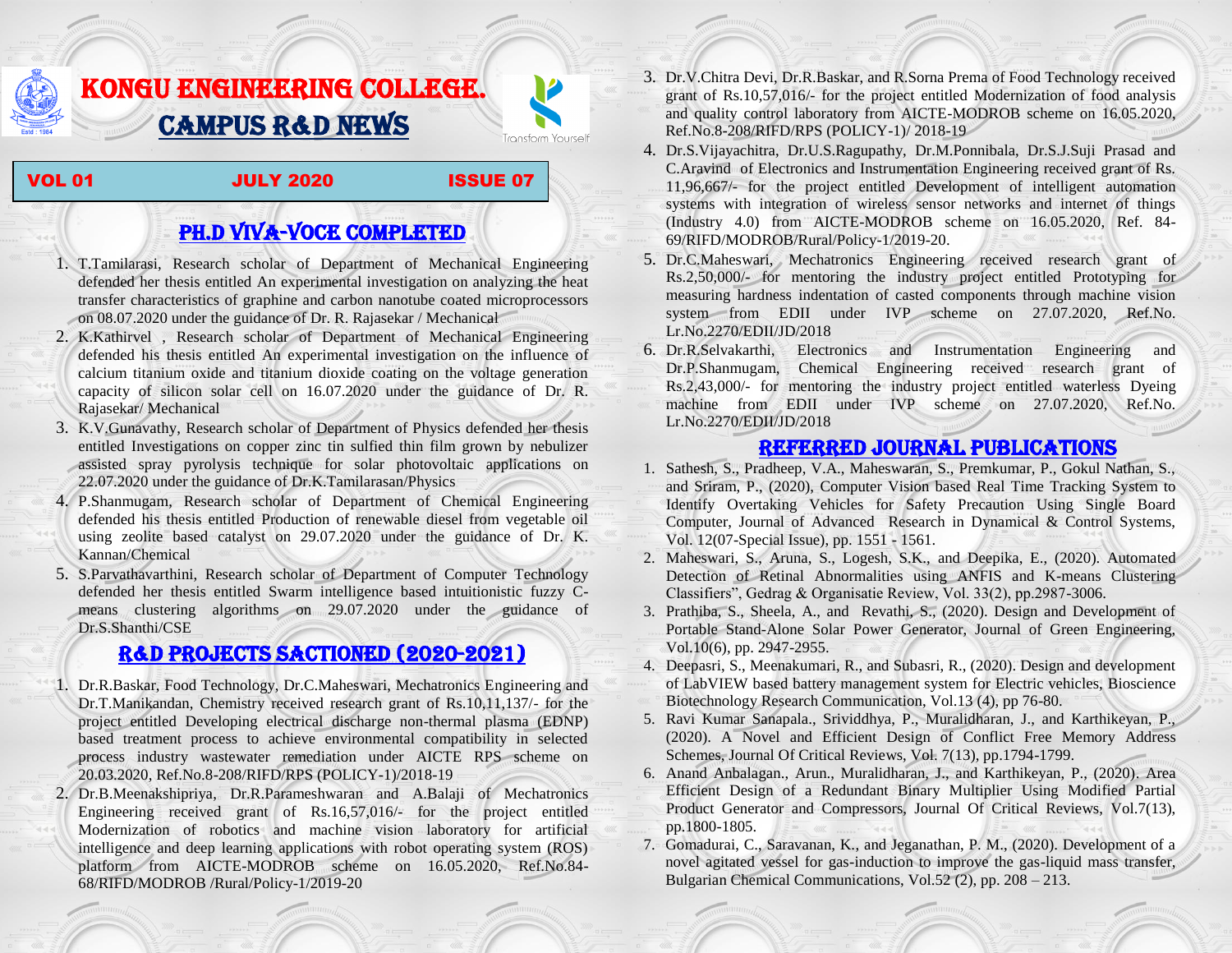- 8. Naveenkumar, M., Senthilkumar, K., Balaji,D., Bharathiraj, B., Jenish Joyal, J., and Basheer Thazeem., (2020). Microbial Fuel Cell (MFC)-A review of Design components, Selection of Substrate and Microbes, Parameters affecting the Design and Applications, Gedrag & Organisatie Review, Vol. 33 (2), pp. 2288- 2317.
- 9. Periasamy Manikandan,A.S., Kalaivani,K., and Balasubramani, R., (2020). Heat Transfer Studies Of Copper Nanoparticle Suspended Water-Ethylene Glycol Base Fluid In A Plate Heat Exchanger, International Journal of Scientific & Technology Research, Vol.9 (6), pp. 574-577.
- 10. Senthilkumar, K., and Kannan, K., (2020). Graphene- Polyaniline Nanocomposite Treated with Microwave as a New Supercapacitor Electrode and its Structural, Electrochemical Properties, Journal of New Materials for Electrochemical Systems, Vol.22 (3), pp. 125-131.
- 11.Roopa Devi, EM., RajaDevi, R, Priyaadharshini, A, Sherin, S., and Shivani Anandan(2020) A feature selection model for high dimensional medical data, Journal of Critical Reviews,Vol.7 (11),pp. 2151- 2159.
- 12.Rodrigues, A.I., Krishnamoorthy, P., Gomes, C.S., Carmona, N., Di Paolo, R.E., Pander, P., Pina, J., de Melo, J.S.S., Dias, F.B., Calhorda, M.J. and Maçanita, A.L. (2020). Luminescent halogen-substituted 2-(N-arylimino) pyrrolyl boron complexes: the internal heavy-atom effect. Dalton Transactions, Vol. 49(29), pp.10185-10202.
- 13. Tamilarasi, A., and Chitra, K., (2020). Performance Measure of Intuitionistic Queuing Model using Intuitionistic Pentagonal Numbers, Bioscience Biotechology Research Communications, Vol. 13(4), pp.34-38.
- 14. Saravanan, S., Sathish Kumar, S., and Karthikeyan, M., (2020). Design ofaAn Efficient All Optical Mach–Zehnder Interferometer based Reversible TSG And HNG Gates, Journal of Engineering Sciences, Vol. 73(8), pp.11053-11058.
- 15. Hemalatha, S., Srihariakash, K., Kavitha, T., Abbireddy, B., and Gangaraju, V.V., (2020). Janalysis Of Reliable Approach For Prediction of Heart Disease Using Data Mining Techniques, Journal of Critical Reviews, Vol.7(5), pp.1795- 1800.
- 16. Saravanan, T.M., Prakash, N., Selvambal, K., Arthika, K., and Monika, S., (2020). Multi Rated sentiment mining on movie reviews with user preference features, International journal of Advanced Science and Technology, Vol 29(3), pp.11053-11059.
- 17. Vinothini, C., Balasubramanie, P., and Vakula Rani, J.,(2020). Bio-Inspired Algorithms in Load Balancing for Cloud Computing – A Survey, Journal of Advanced Research in Dynamical and Control Systems, Vol.12 (7), pp. 837-842.
- 18. Vinothini, C., Balasubramanie, P.,and Vakula Rani, J.,(2020). Hybrid of Meta-Heuristic Firefly Algorithm for optimization approach in the cloud Environment, Webology, Vol.7(1), pp. 297-305.
- 19. S.Ramamoorthy, S.,Kowsigan, M., Balasubramanie, P., Jhon and Paul, P.,(2020). Smart city Infrastructure Management System using IoT, Role of Edge analytics in Sustainable smart City Development: Challenges and solutions, Scrivener Publishing LLC, Wiley Online Library, Chapter 7, pp.127-130.
- 20. S.Ramamoorthy, S.,Kowsigan, M., Balasubramanie, P., and Rajeshkumar, J.,(2020). IoT based Secured Smart Infrastructure Data Management, Role of Edge analytics in Sustainable smart City Development: Challenges and solutions, Scrivener Publishing LLC, Wiley Online Library, Chapter 12, pp.243-256.
- 21. Mangayarkarasi, M., Jamunadevi, C., Vishnu Priya, S., Hamsanandhini, S., and Deepa, S., (2020). An Effective Technique to evade the Flood Issue in Network Coding for Distributed Cloud Stockpiling Framework. Journal of Critical Reviews, Vol.7(4), pp.924-928.
- 22. Mangayarkarasi, M., Jamunadevi, C., Chitra, G., Deepa, S., and Hamsanandhini, S., (2020). Budget and Deadline Aware e-Science Multi-Criteria Work Process Scheduling on Cloud, Journal of Critical Reviews, Vol. 7 (4), pp.929-935.
- 23. Deepa, S., Malathi Eswaran., Hamsanandhini, S., Jamunadevi, C., Mangayarkarasi, M., and Priyadharshini, E., (2020). De Duplication using Third Party Auditing in Cloud Service Provider. Journal of Critical Reviews, Vol.7(4), pp.936-941.
- 24. Mangayarkarasi, M., Jamunadevi, C., Janani, R., Hamsanandhini, S., and Deepa, S., (2020). Strength of Security and Privacy Metrics for Vehicular Communication using Vehicular Ad Hoc Network, Journal of Critical Reviews, Vol.7(4), pp 950-955.
- 25. Malathi, D., Mythili, P., Jesema Sulthana, N and Harinie, S., (2020). VLSI Architecture for AES Encryption, Journal of Xidian Univarsity, Vol.14(7), pp.783-787.
- 26. Sivaranjani, P., Malathi, D and Akash, K. (2020). Performance Analysis of Optimization of Convolution Operation In Neural Network Using Loop Optimization Technique, Journal of Xidian Univarsity, Vol.14(7), pp. 797-805.
- 27. Dinesh, V., Vijayalakshmi, J., Adluri srinivas., Dinesh kumar, R and Gokulesh, S. (2020).Advanced ATM Security and Theft Detection using Raspberry pi, Journal of Xidian Univarsity, Vol.14(7), pp. 1821-1835.
- 28. Vijayalakshmi, J., Dinesh, V., Deepana, B., Gnanasowdari, A., Deepa, A., and Amutha, A., (2020). Design of Glass Frame Antenna For Wireless Applications, Journal of Xidian Univarsity, Vol.14(7), pp. 1880-1886.
- 29. Panchal, H., Kumar Sadasivuni, K., Suresh, M., Yadav, S. and Brahmbhatt, S. (2020). Performance analysis of evacuated tubes coupled solar still with double basin solar still and solid fins, International Journal of Ambient Energy, Vol.41(9), pp. 1031-1037.
- 30. Gomathi, S., Sasikala, S., Meenakshi, K., Karpagapriya, D and Ilakiya, S (2020). Design of Adaptive Filter for Biosignal Noise Cancellation Using Brent Kung Adder, International Journal of Emerging Trends in Engineering Research, Vol.8(7), pp. 3111-3115.
- 31. Hemalatha, K., Gowtham, S., Agatheswaran, R and Gokulnath, S., (2020). Obstacle Avoiding Shoe for Visually Impaired, Journal of Xidian University, Vol.14(7), pp. 1232-1238.
- 32. Sathesh, S., Pradheep, V A., Maheswaran, S., Premkumar, P., GokulNathan, S and Sriram, P. (2020). Computer Vision based Real Time Tracking System to Identify Overtaking Vehicles for Safety Precaution using Single Board